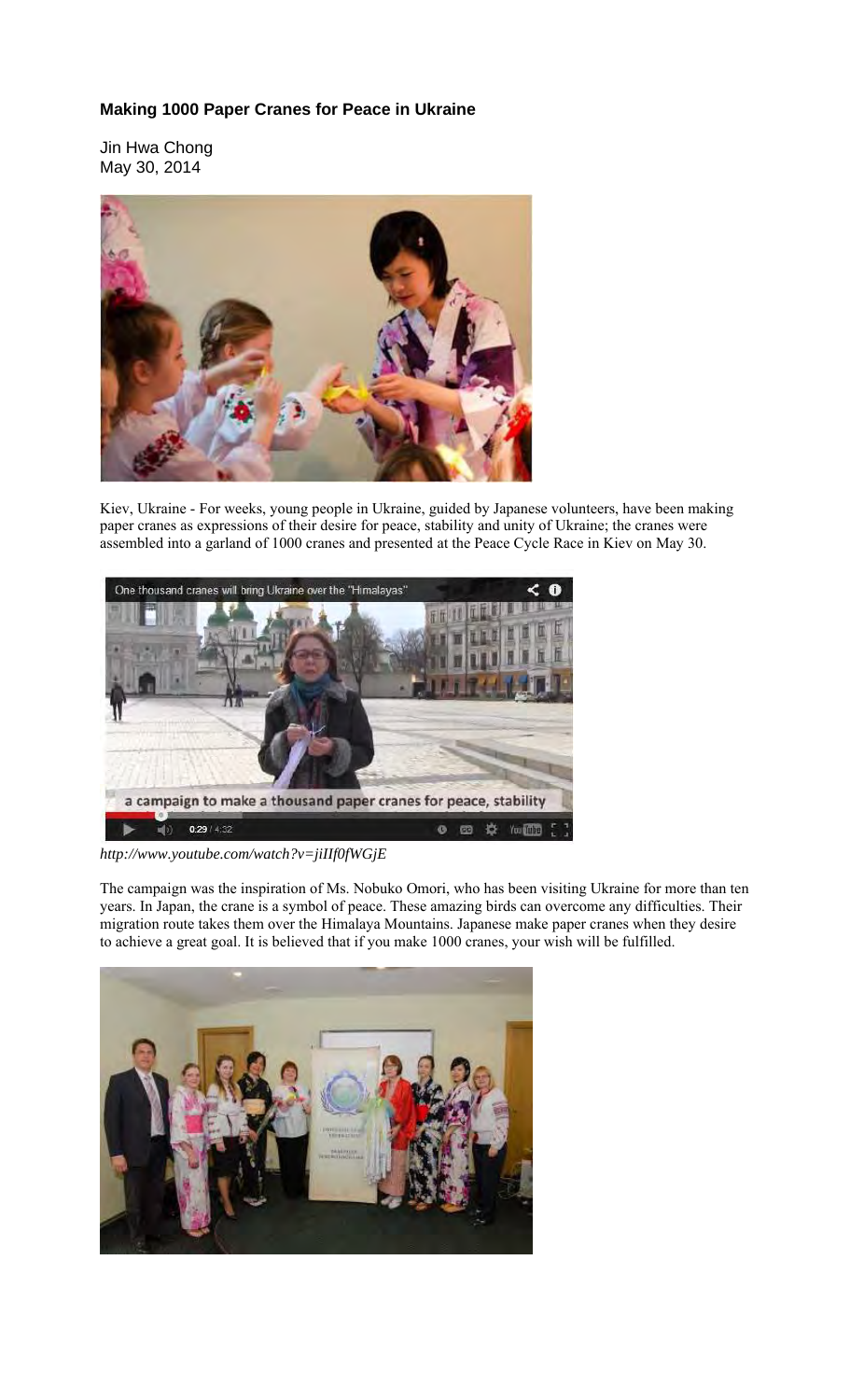Out of a desire to help Ukraine preserve peace and unity, Japanese volunteers with UPF have been making a thousand paper cranes together with Ukrainian youth.



At an April 3 meeting of the Ukrainian Peace Council, Ms. Omori made a proposal to the Ambassadors for Peace to create a garland of 1000 paper cranes and offering it to the people of Kiev with the desire that the people can overcome the difficulties that have come upon the country and always remain peaceful, united and happy. On April 24, she made the same proposal at the Kiev Family Center at a seminar on youth issues. Participants supported the proposal.



Tadzu, a volunteer from Japan, said that her name means "many cranes." After the earthquake and tsunami that struck her hometown of Sendai, the people of Ukraine helped the people of Japan. "In return, I want to help Ukraine and make 1000 paper cranes for peace."



Japanese and Ukrainian UPF volunteers visited the Special School #10 of the Darnitsa district of Kiev on May 5. Students and teachers greeted the guests very warmly and together with the volunteers they enthusiastically made yellow and blue paper cranes.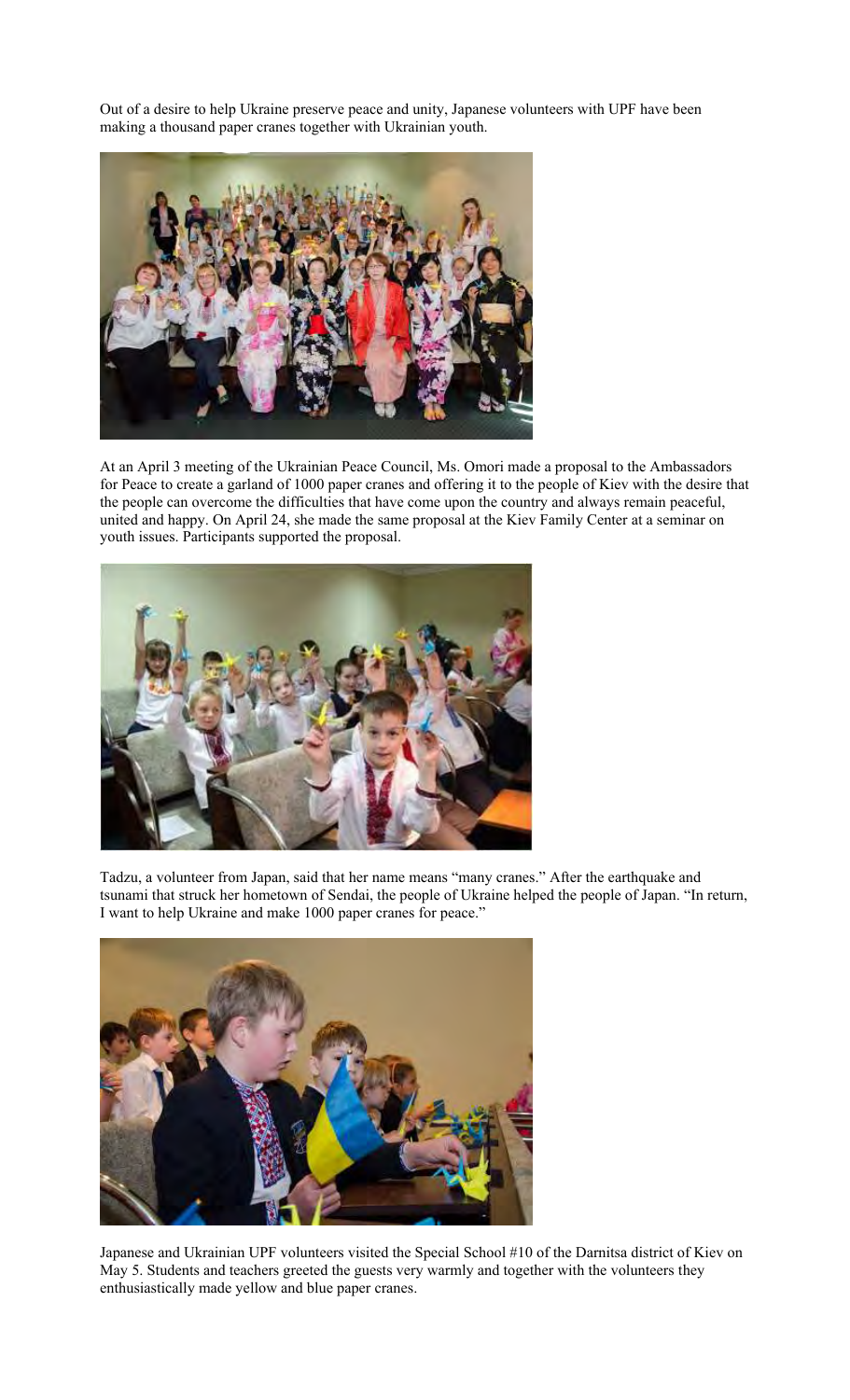

Two days later, the volunteers visited Kiev school #239, and each third-grade student made two cranes, yellow and blue; one they kept for themselves and the other they gave to the Japanese guests to add to the garland. They had read about cranes and were excited that Japanese people had come to show them how to make the cranes. As a sign of gratitude the students sang a song about peace and unity for the Japanese guests; in turn the volunteers sang a song in Japanese about the motherland. "I liked most the Japanese song," one third-grader said. "I wish we had more such meetings."



Japanese volunteers met with the students at the Law Faculty of Borys Grinchenko University in Kiev on May 24. Students and teachers also supported the idea of a garland.



Each year, Kiev hosted an international cycling competition the last weekend in May. The program of events on May 30 began with a Peace Cycle Race, which was attended by 10 Ukrainian teams and 13 teams for Europe. One hundred and fifty international riders cycled through the streets of Kiev, expressing solidarity and support. They signed a banner expressing their best wishes. UPF representatives attended the event and signed the banner also.